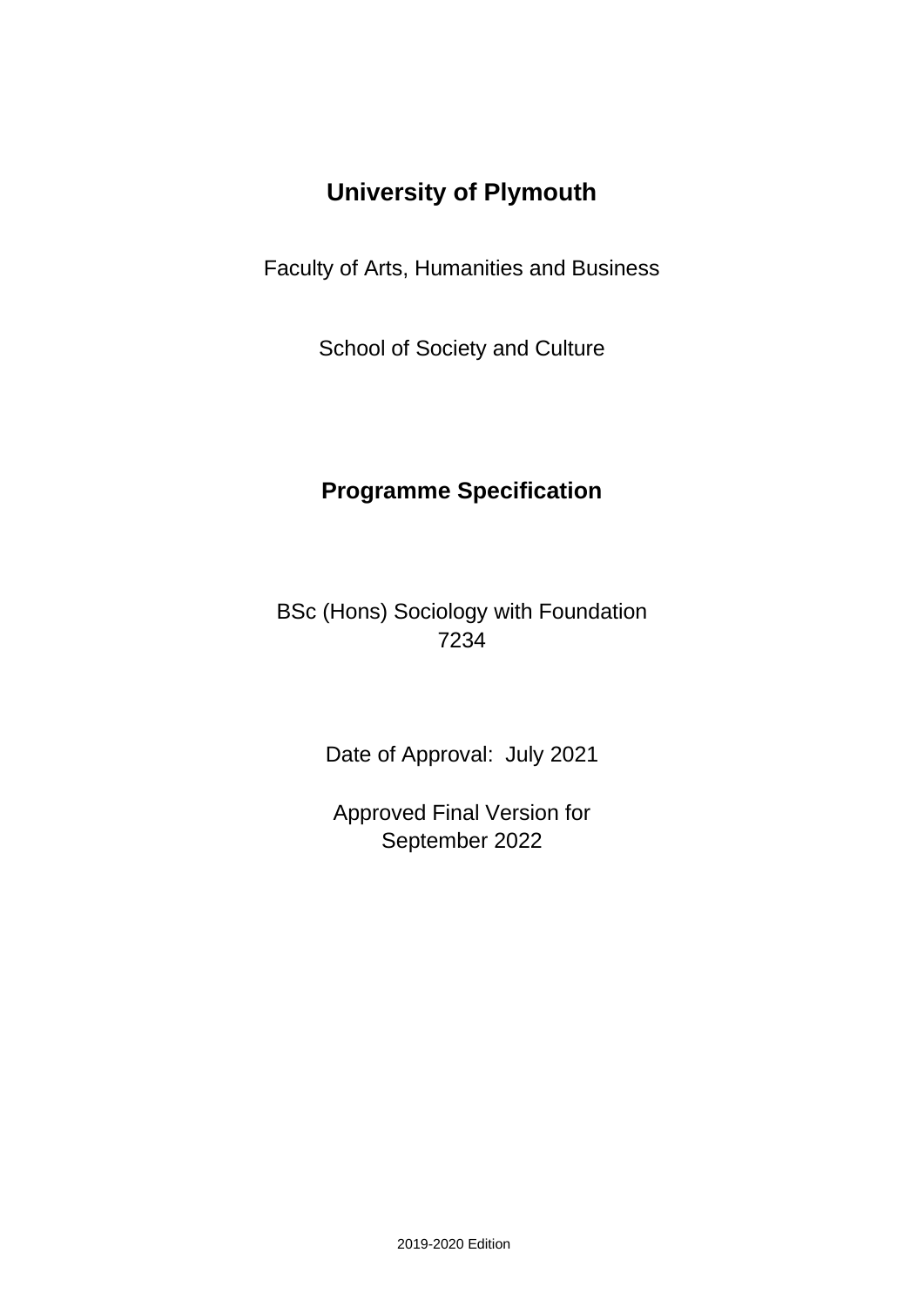**1. BSc**

|    | <b>Programme title:</b>              | BSc (Hons) Sociology with Foundation |  |
|----|--------------------------------------|--------------------------------------|--|
|    | <b>Final award title:</b>            | <b>BSc (Hons) Sociology</b>          |  |
|    | Level 5 Intermediate award title(s): | Diploma in Higher Education          |  |
|    | Level 4 Intermediate award title(s): | Certificate in Higher Education      |  |
|    | <b>UCAS code:</b>                    | L301                                 |  |
|    | <b>HECOS code:</b>                   | 100505                               |  |
| 2. | <b>Awarding Institution:</b>         | University of Plymouth               |  |
|    | Teaching institution(s):             | University of Plymouth               |  |
| 3. | <b>Accrediting body(ies):</b>        | N/A                                  |  |
|    | Date of re-accreditation:            | N/A                                  |  |

## **4. Distinctive Features of the Programme and the Student Experience**

- The programme's foundation year is designed to provide a supportive environment that promotes nonstandard entry students' transition into Higher Education with high academic and pastoral support levels. The programme's foundation year is specially designed to enable students to negotiate the discipline and build their knowledge and understanding across key areas while also developing the critical thinking, research, and transferable skills required to progress to level 4 study and beyond.
- **Teaching excellence:** Sociology has been taught at Plymouth since the 1970s and the modules offered at Plymouth therefore benefit from considerable experience in terms of design and delivery.
- **Research-led teaching:** The sociology teaching staff are all active scholars with strong research profiles. The team believes in the importance of linking research and teaching. Staff research specialisms are reflected in the modules offered to students.
- **Rigorous research methods training:** The programme offers a wide range of opportunities for acquiring social research methods skills, including rigorous data analysis training using computer packages. Our research methods training is a particular strength of the programme, which ensures that our students to graduate with a comprehensive range of skills relevant for a variety of employment and other settings.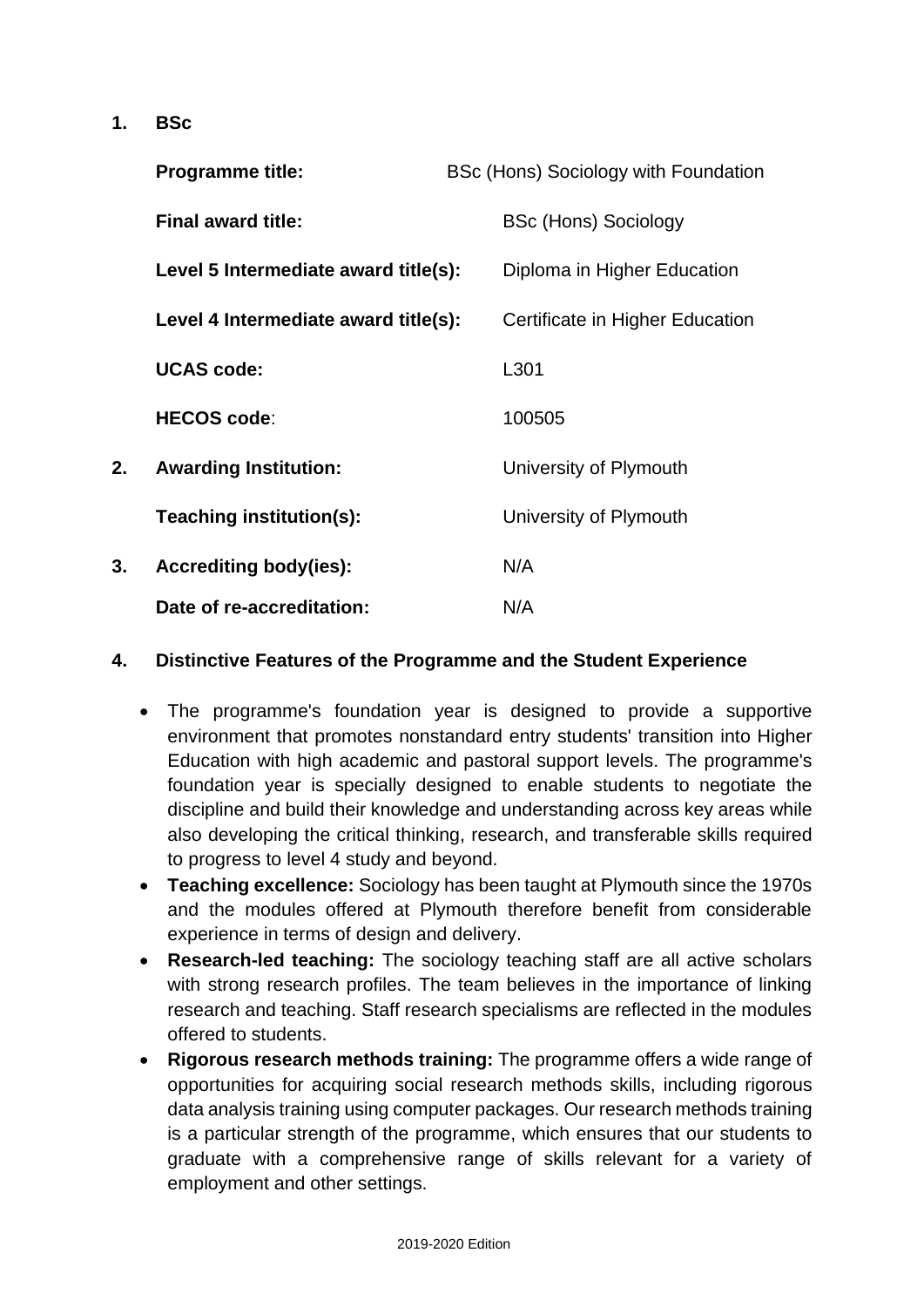- **Personalised support:** Students are supported through personalised support throughout their programme of study. Regular timetabled small tutorial groups are held throughout Levels 4 and 5, providing a strong source of academic and pastoral support. These are linked with small group work and experiential learning. This support continues in Level 6 through dissertation supervisory meetings. In addition, our students are encouraged to participate in our highly successful peer-assisted learning scheme.
- **Volunteering and employment opportunities:** Students are encouraged to take advantage of a range of work placement and volunteering opportunities throughout the programme, either through an optional placement year or a range of dedicated experiential modules.

## **5. Relevant QAA Subject Benchmark Group(s)**

QAA subject benchmark for **Sociology** (2019).

#### **6. Programme Structure**

| <b>Level 3 (Foundation)</b> |                                 |  |  |  |  |  |  |  |  |  |  |
|-----------------------------|---------------------------------|--|--|--|--|--|--|--|--|--|--|
| Semester 1                  | <b>Semester 2</b>               |  |  |  |  |  |  |  |  |  |  |
| SSC301                      | <b>SSC302</b>                   |  |  |  |  |  |  |  |  |  |  |
| Study and Self              | <b>Individual Project</b>       |  |  |  |  |  |  |  |  |  |  |
| 30 credits                  | 30 credits                      |  |  |  |  |  |  |  |  |  |  |
| <b>SSC303</b>               | <b>SSC304</b>                   |  |  |  |  |  |  |  |  |  |  |
| Crime and Deviance          | Human Rights and Social Justice |  |  |  |  |  |  |  |  |  |  |
| 30 credits                  | 30 credits                      |  |  |  |  |  |  |  |  |  |  |

| <b>Level 4</b>        |                                       |                                        |                |  |  |  |  |  |  |  |  |  |  |
|-----------------------|---------------------------------------|----------------------------------------|----------------|--|--|--|--|--|--|--|--|--|--|
|                       | Semester 1                            | <b>Semester 2</b>                      |                |  |  |  |  |  |  |  |  |  |  |
| SOC4001               |                                       |                                        | SOC4003IE      |  |  |  |  |  |  |  |  |  |  |
|                       | Key Concepts and Skills for Sociology | One Planet? Society and Sustainability |                |  |  |  |  |  |  |  |  |  |  |
|                       | 20 credits                            | 20 credits                             |                |  |  |  |  |  |  |  |  |  |  |
|                       | (4 weeks)                             | (4 weeks)                              |                |  |  |  |  |  |  |  |  |  |  |
| SOC4002               | CRM4003                               | SOC4004                                | SOC4005        |  |  |  |  |  |  |  |  |  |  |
| Social Identities and | 21 <sup>st</sup> Century Crime        | Introduction to Social                 | Social Science |  |  |  |  |  |  |  |  |  |  |
| <b>Inequalities</b>   | Problems                              | Theory                                 | Research       |  |  |  |  |  |  |  |  |  |  |
| 20 credits            | 20 credits                            | 20 credits                             | Methodologies  |  |  |  |  |  |  |  |  |  |  |
| (9 weeks)             | (9 weeks)                             | (9 weeks)                              | 20 credits     |  |  |  |  |  |  |  |  |  |  |
|                       |                                       |                                        | (9 weeks)      |  |  |  |  |  |  |  |  |  |  |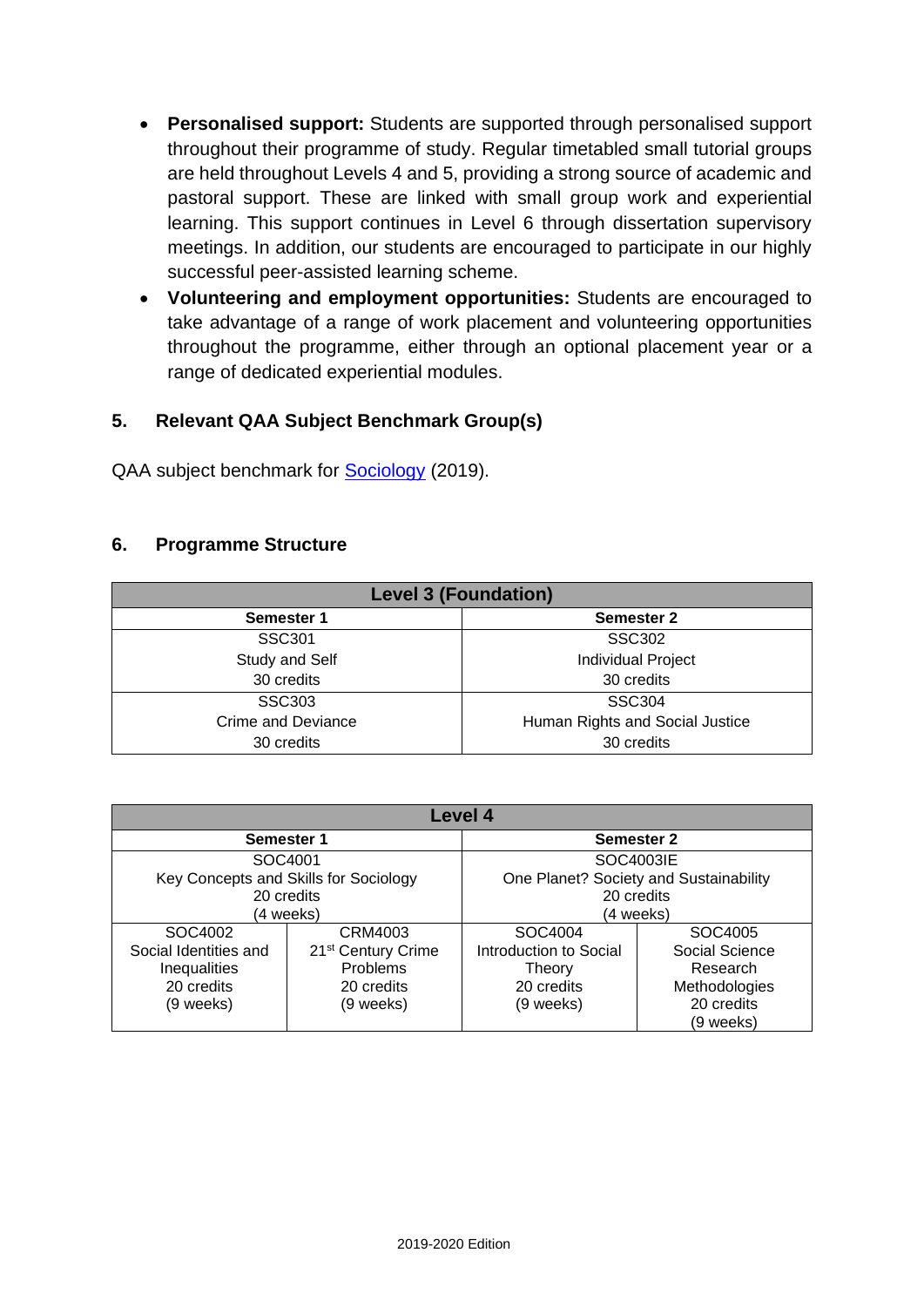|                                              | Level 5                             |
|----------------------------------------------|-------------------------------------|
| Semester 1                                   | Semester 2                          |
|                                              | <b>SSC500</b>                       |
|                                              | Stage 2 Placement Year Preparation  |
|                                              | 0 credits                           |
| SOC5001                                      | SOC5003                             |
| Culture, Structure and Experience            | The Social Science Research Process |
| 20 credits                                   | 20 credits                          |
| SOC5002                                      | SOC5004                             |
| Race, Nation, Empire: Understanding Identity | <b>Contemporary Social Theory</b>   |
| and Belonging in the UK                      | 20 credits                          |
| 20 credits                                   |                                     |
| <b>Choose one:</b>                           | <b>Choose one:</b>                  |
| <b>Specialism Module Elective</b>            | <b>Specialism Module Elective</b>   |
| 20 credits                                   | 20 credits                          |

| <b>Optional Placement Year</b>               |            |  |  |  |  |  |  |  |  |  |  |
|----------------------------------------------|------------|--|--|--|--|--|--|--|--|--|--|
| <b>Semester 1</b>                            | Semester 2 |  |  |  |  |  |  |  |  |  |  |
|                                              | SSC600     |  |  |  |  |  |  |  |  |  |  |
| School of Society and Culture Placement Year |            |  |  |  |  |  |  |  |  |  |  |
| 0 credits                                    |            |  |  |  |  |  |  |  |  |  |  |

| Level 6                                        |                                                 |  |  |  |  |  |  |  |  |  |  |  |
|------------------------------------------------|-------------------------------------------------|--|--|--|--|--|--|--|--|--|--|--|
| Semester 1                                     | Semester 2                                      |  |  |  |  |  |  |  |  |  |  |  |
|                                                | SOC6000                                         |  |  |  |  |  |  |  |  |  |  |  |
|                                                | <b>Dissertation</b>                             |  |  |  |  |  |  |  |  |  |  |  |
|                                                | 40 credits                                      |  |  |  |  |  |  |  |  |  |  |  |
| <b>Choose one from:</b>                        | <b>Choose two from:</b>                         |  |  |  |  |  |  |  |  |  |  |  |
| SOC6001                                        | SOC6002                                         |  |  |  |  |  |  |  |  |  |  |  |
| Media, State and Society                       | Food, Culture and Society                       |  |  |  |  |  |  |  |  |  |  |  |
| 20 credits                                     | 20 credits                                      |  |  |  |  |  |  |  |  |  |  |  |
| CRM6001                                        | SOC6003                                         |  |  |  |  |  |  |  |  |  |  |  |
| <b>Futures Criminology</b>                     | The Politics of Wasted Lives                    |  |  |  |  |  |  |  |  |  |  |  |
| 20 credits                                     | 20 credits                                      |  |  |  |  |  |  |  |  |  |  |  |
| <b>CRM6003</b>                                 | <b>CRM6007</b>                                  |  |  |  |  |  |  |  |  |  |  |  |
| Social Change and Justice                      | Global (In)security and the State               |  |  |  |  |  |  |  |  |  |  |  |
| 20 credits                                     | 20 credits                                      |  |  |  |  |  |  |  |  |  |  |  |
| <b>CRM6004A</b>                                | <b>CRM6004B</b>                                 |  |  |  |  |  |  |  |  |  |  |  |
| <b>Experiential Learning Opportunities</b>     | <b>Experiential Learning Opportunities</b>      |  |  |  |  |  |  |  |  |  |  |  |
| 20 credits                                     | 20 credits                                      |  |  |  |  |  |  |  |  |  |  |  |
| ANT6002                                        | <b>CRM6008</b>                                  |  |  |  |  |  |  |  |  |  |  |  |
| Different Ways of Knowing: The Anthropology of | Leisure, Consumerism and Harm                   |  |  |  |  |  |  |  |  |  |  |  |
| truth, post-truth and conspiracy               | 20 credits                                      |  |  |  |  |  |  |  |  |  |  |  |
| 20 credits                                     |                                                 |  |  |  |  |  |  |  |  |  |  |  |
| ANT6003                                        | <b>ANT6004</b>                                  |  |  |  |  |  |  |  |  |  |  |  |
| Gifts, Commodities and Crises: A contemporary  | The Anthropology of Justice and Morality: Legal |  |  |  |  |  |  |  |  |  |  |  |
| guide to economic anthropology                 | Anthropology in the 21st Century                |  |  |  |  |  |  |  |  |  |  |  |
| 20 credits                                     | 20 credits                                      |  |  |  |  |  |  |  |  |  |  |  |
| Choose one:                                    | ANT6005                                         |  |  |  |  |  |  |  |  |  |  |  |
|                                                | Why So Serious? The Anthropology of Humour      |  |  |  |  |  |  |  |  |  |  |  |
| <b>Specialism Module Elective</b>              | and Laughter                                    |  |  |  |  |  |  |  |  |  |  |  |
| 20 credits                                     | 20 credits                                      |  |  |  |  |  |  |  |  |  |  |  |
|                                                |                                                 |  |  |  |  |  |  |  |  |  |  |  |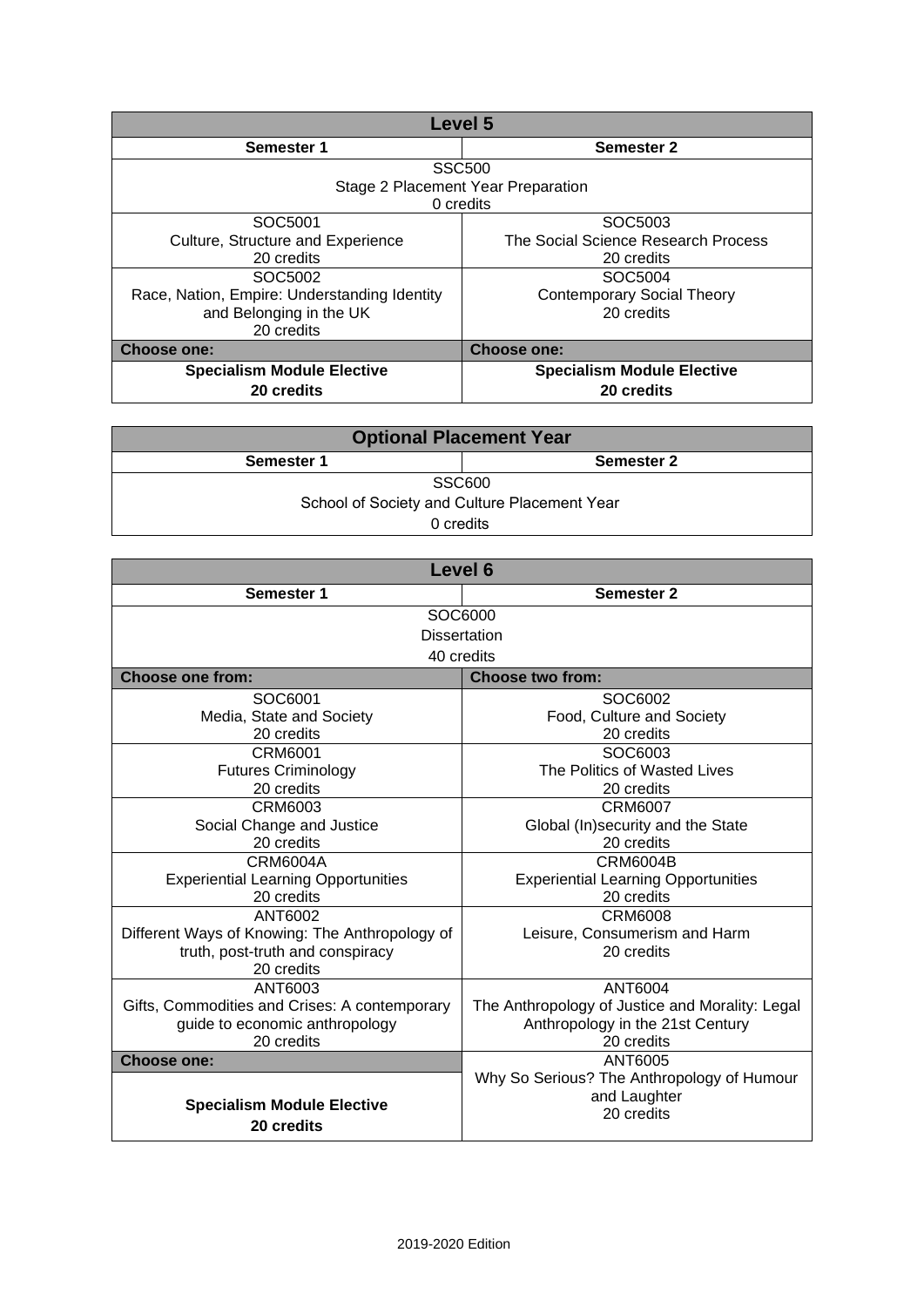## **Specialism Modules**

All undergraduate programmes in the School of Society and Culture have been designed to enable students to personalise their degree through a wide assortment of optional modules. These allow students to study more topics related to their core degree or branch out and explore up to three modules from other disciplines across the School. This flexibility starts in the second year, with students being able to choose one module from within cross-school elective pools at level 5 semester 1, level 5 semester 2, and level 6 semester 1. These are marked by the term *Specialism Module* in the programme structure above.

Students can elect to take any combination of modules from the three cross-school elective pools, and options will always be available from their core degree subject. However, students who complete three modules from another discipline will have the choice of graduating with that discipline as a specialism on their certificate: BSc (Hons) Sociology with <specialism>. The School offers modules in the following areas:

- Acting History
- 
- Art History Law
- Computing Music
- Creative Writing Musical Theatre
- Criminology Politics
- 
- 
- English
- 
- Anthropology International Relations
	-
	-
	-
- Dance Policing and Security Management
- Drama Sociology

A list of available specialism modules and their associated learning outcomes can be found in the School of Society and Culture's Specialism Specification and on the programme's webpage.

## **7. Programme Aims**

## **For Level 3 (Foundation Year):**

- To foster a learning environment that facilitates students' success from a range of nonstandard backgrounds, offering bespoke support and skills training.
- To provide learners with academic and organisation skills within a supportive scaffold, enabling them to explore, interpret, and build informed opinions on key discipline areas.
- To develop students' confidence in their studies and to encourage and promote intellectual curiosity.

## **For Levels 4-6:**

- -
	-
	-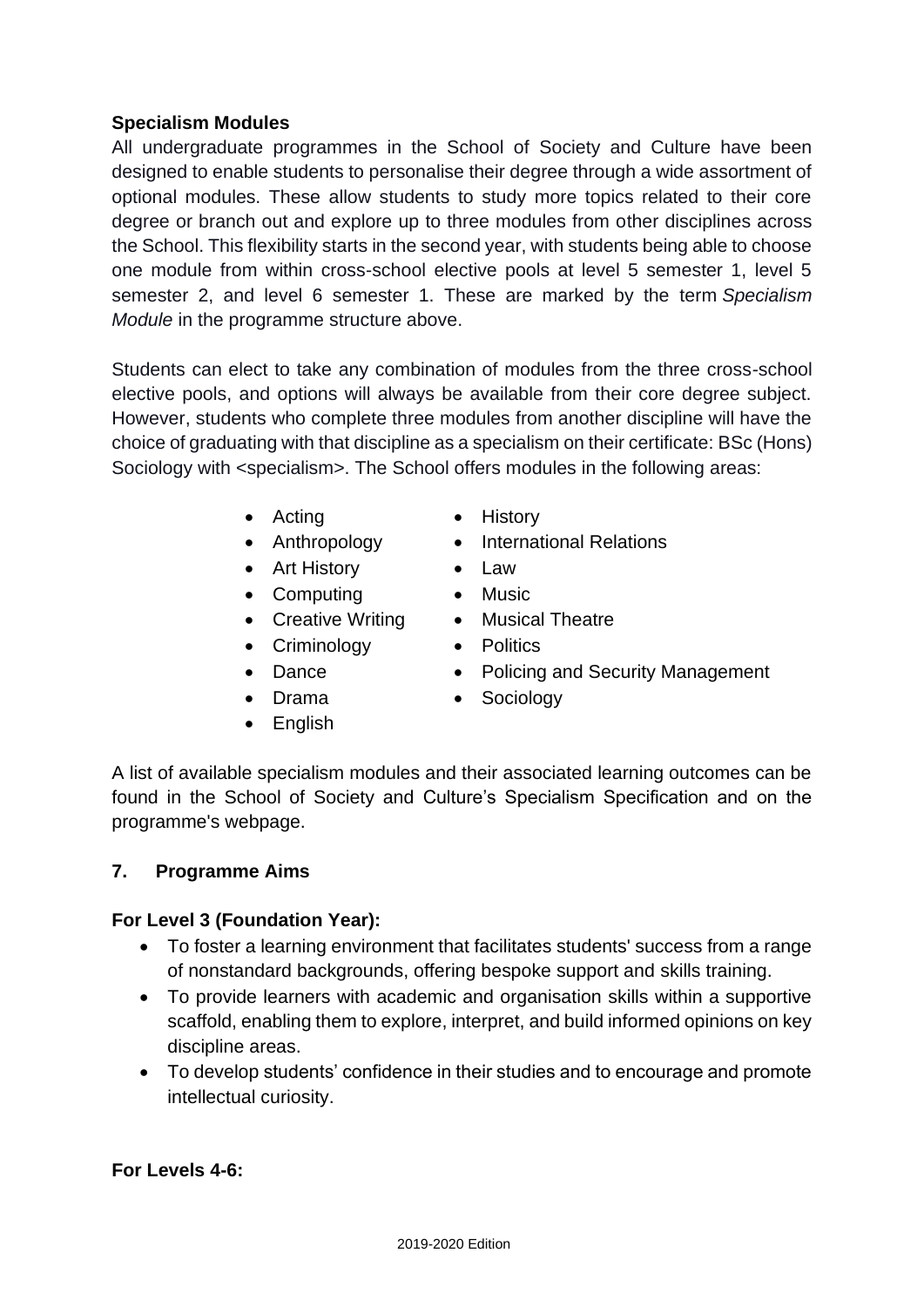The Sociology programme aims to equip graduates with conceptual, analytical and practical skills in sociology and social research.

The programme aims to provide graduates with the ability to collect and analyse evidence, using appropriate theoretical and methodological approaches. Making links between the lived experiences of individuals and the social world in which we live, the programme aims to develop students' knowledge of a variety of approaches to understanding these relationships.

All students will be expected to demonstrate achievement at a threshold level across a broad range of intellectual, cognitive, practical and employment-related skills, with opportunities to specialise. All students will be expected to demonstrate a level of proficiency in the use of qualitative and quantitative data.

The programme aims to produce graduates with intellectual ability, practical skills, and ethical appreciation to support them in a range of future activity through their life.

## **8. Programme Intended Learning Outcomes**

The School of Society and Culture runs three foundation years covering the Humanities, Social Sciences and Law, and Performing Arts. These programmes' learning outcomes are designed to provide students with the academic writing, critical thinking, research, and interpersonal skills required to progress onto a wide variety of cognate degrees within the School. These are detailed in section 10 of this specification.

The School's three foundation years share two common modules, one in each semester, which introduce the foundation community to the core academic skills required for level 4 study. While these modules are school-wide, they include subjectspecific seminars and assessments, allowing students to practice applying the delivered academic skills in the context of their chosen field of study. The remaining modules equip students with subject-specific skills in the broad areas of Humanities, Social Sciences and Law, and Performing Arts.

## **For Level 3 (Foundation Year):**

## **F.1. Knowledge and understanding**

On successful completion graduates should have developed:

- 1. A solid knowledge base consisting of fundamental concepts and theories in the Social and Political Sciences and in Law.
- 2. A broad understanding of the key methods of enquiry used to study the structure and organisation of society and how to select and deploy these appropriately.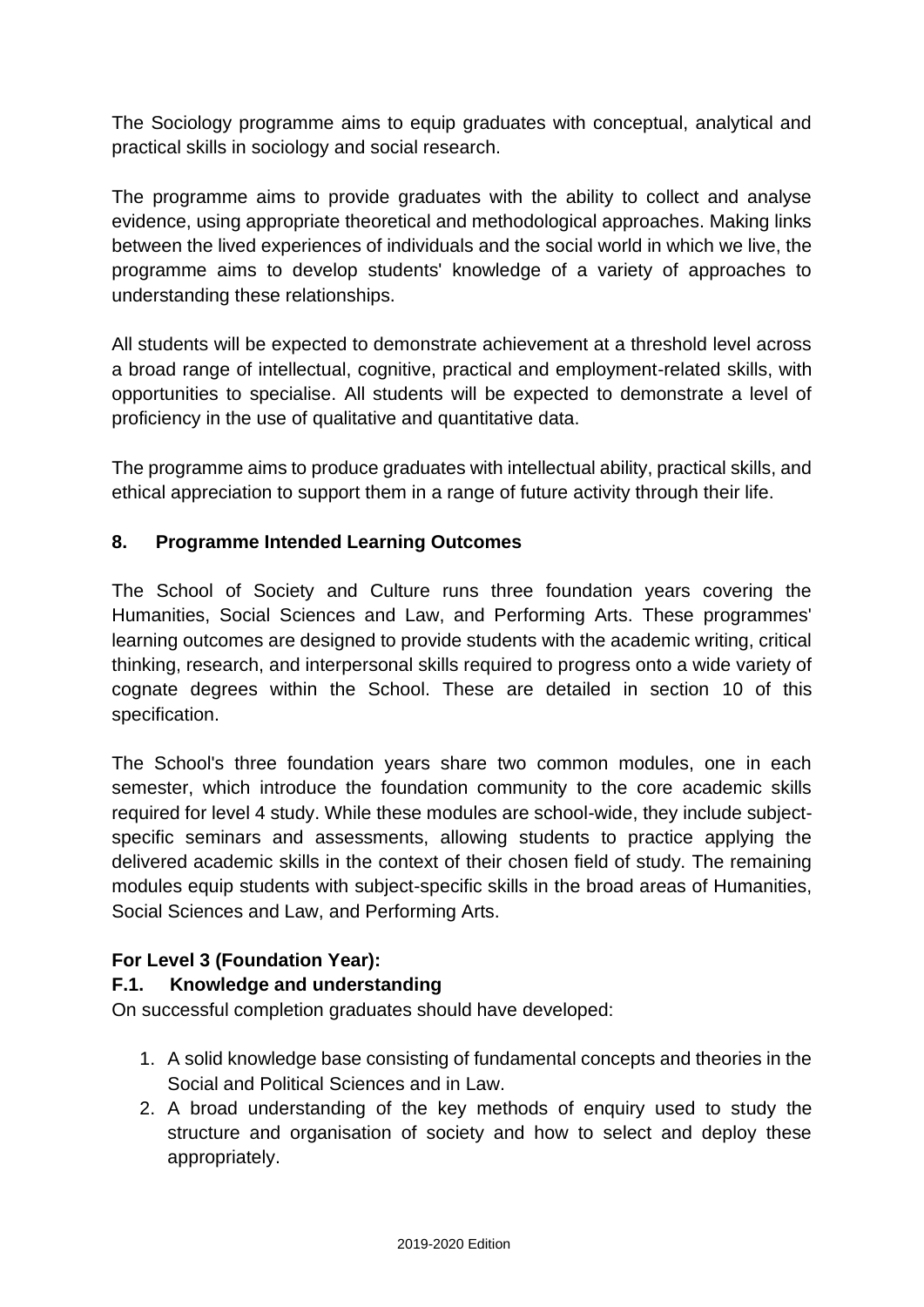## **F.2. Cognitive and intellectual skills**

On successful completion graduates should have developed the ability to:

- 1. Approach and solve problems by reviewing and selecting appropriate solutions, drawing on their knowledge base and research skills to make informed decisions.
- 2. Evaluate information and opinions from divergent perspectives to form conclusions.

## **F.3. Key and transferable skills**

On successful completion graduates should have developed the ability to:

- 1. Take responsibility for their learning and be able to self-manage their workload.
- 2. Communicate effectively in written and oral forms to different audiences.

#### **F.4. Employment related skills**

On successful completion graduates should have developed the ability to:

- 1. Exercise personal responsibility and decision-making with an appropriate level of confidence.
- 2. Seek out and undertake further training to develop existing skills and acquire new competencies.

#### **F.5. Practical skills**

On successful completion graduates should have developed the ability to:

- 1. Use computers and information technologies competently.
- 2. Work individually and collaboratively.

## **For Levels 4-6:**

#### **8.1. Knowledge and understanding**

On successful completion graduates should have developed:

- 1. The ability to describe and examine a range of concepts and theoretical approaches within sociology and evaluate their application;
- 2. the capacity to provide an analytical account of social diversity and inequality and their effects;
- 3. the capacity to analyse social relationships between individuals, groups and social institutions;
- 4. proficiency in assessing the appropriate use of a range of research strategies and methods (qualitative and quantitative);
- 5. the ability to examine and explain processes that underpin social change and social stability;
- 6. an understanding of the distinctive contribution made by sociological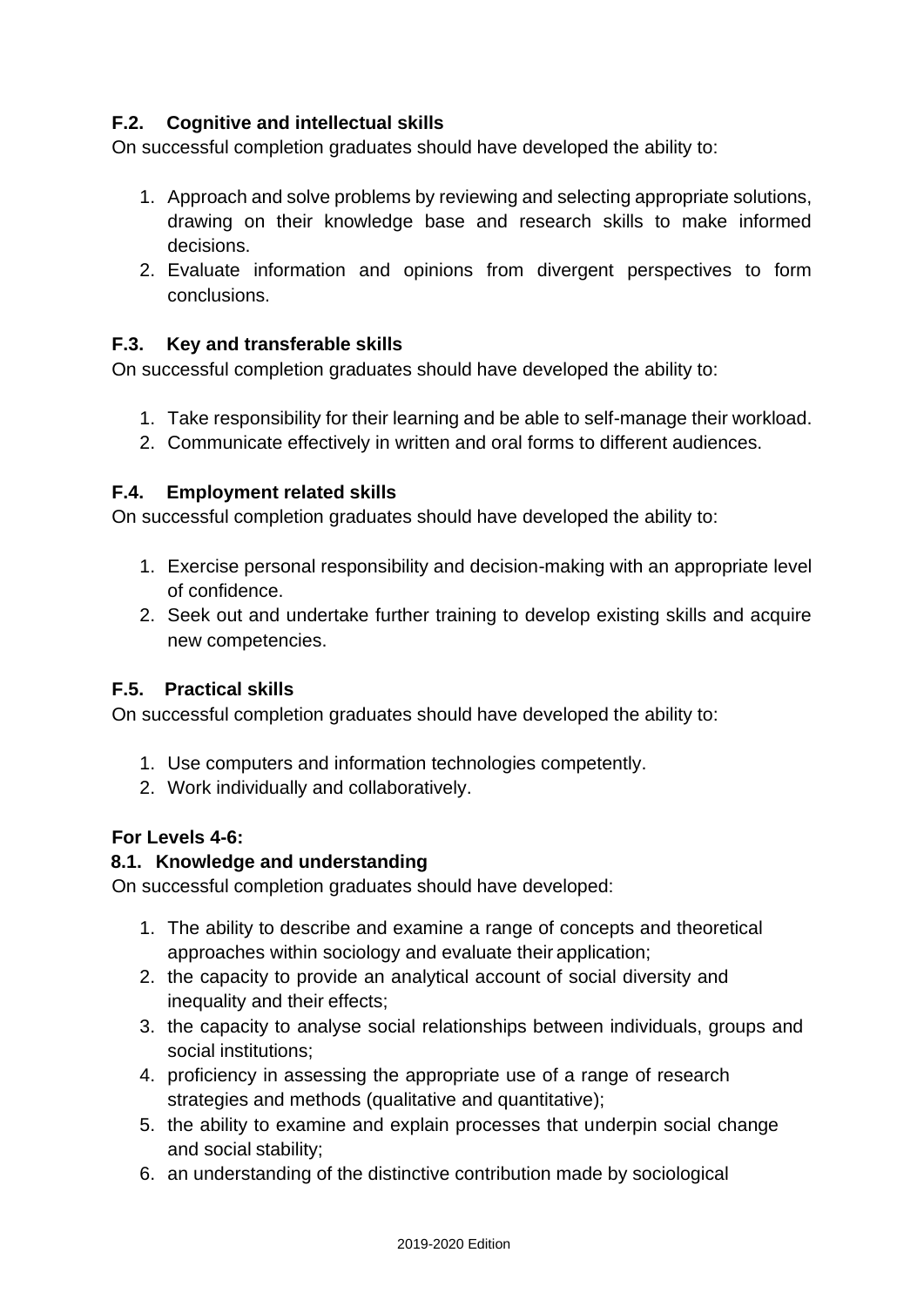approaches to understanding the social world, and key elements of its relationship with cognate disciplines;

## **8.2. Cognitive and intellectual skills**

On successful completion graduates should have developed:

- 1. the ability to evaluate the relationship between argument and evidence in a range of contexts;
- 2. a capacity to assess, evaluate and explain the merits of competing explanations of human behaviour, social situations and events;
- 3. the ability to draw evidence from a range of different types of sources, and to provide an effective and coherent synthesis of these;
- 4. the ability to draw evidence-based and reasoned conclusions and to present these in a coherent argument.

## **8.3. Key and transferable skills**

On successful completion graduates should have developed the ability to:

- 1. summarise, critically evaluate and explain empirical research data, quantitative and qualitative;
- 2. a capacity to discuss sociological topics with appreciation of theory, evidence and relation to current application;
- 3. communicate effectively with others in a clear and articulate manner, both verbally and in writing;
- 4. organise work and carry out tasks independently, with appropriate guidance.

## **8.4. Employment related skills**

On successful completion graduates should have developed:

- 1. the capacity to identify and comment on the contribution and value of sociological work with regard to social, public and civil policy issues;
- 2. Effective communication skills, in written and verbal forms;
- 3. Skills in personal reflection, team-working, independent working, and skills in problem-solving;
- 4. skills in gathering, summarising and synthesising information

## **8.5. Practical skills**

On successful completion graduates should have developed:

- 1. skills in the use of information technology;
- 2. organisational and administrative skills, including skills in 'time- management';
- 3. skills in presenting information in a variety of formats, including reports, essays, posters, presentations;
- 4. the ability to work effectively as an individual and as a member of a team;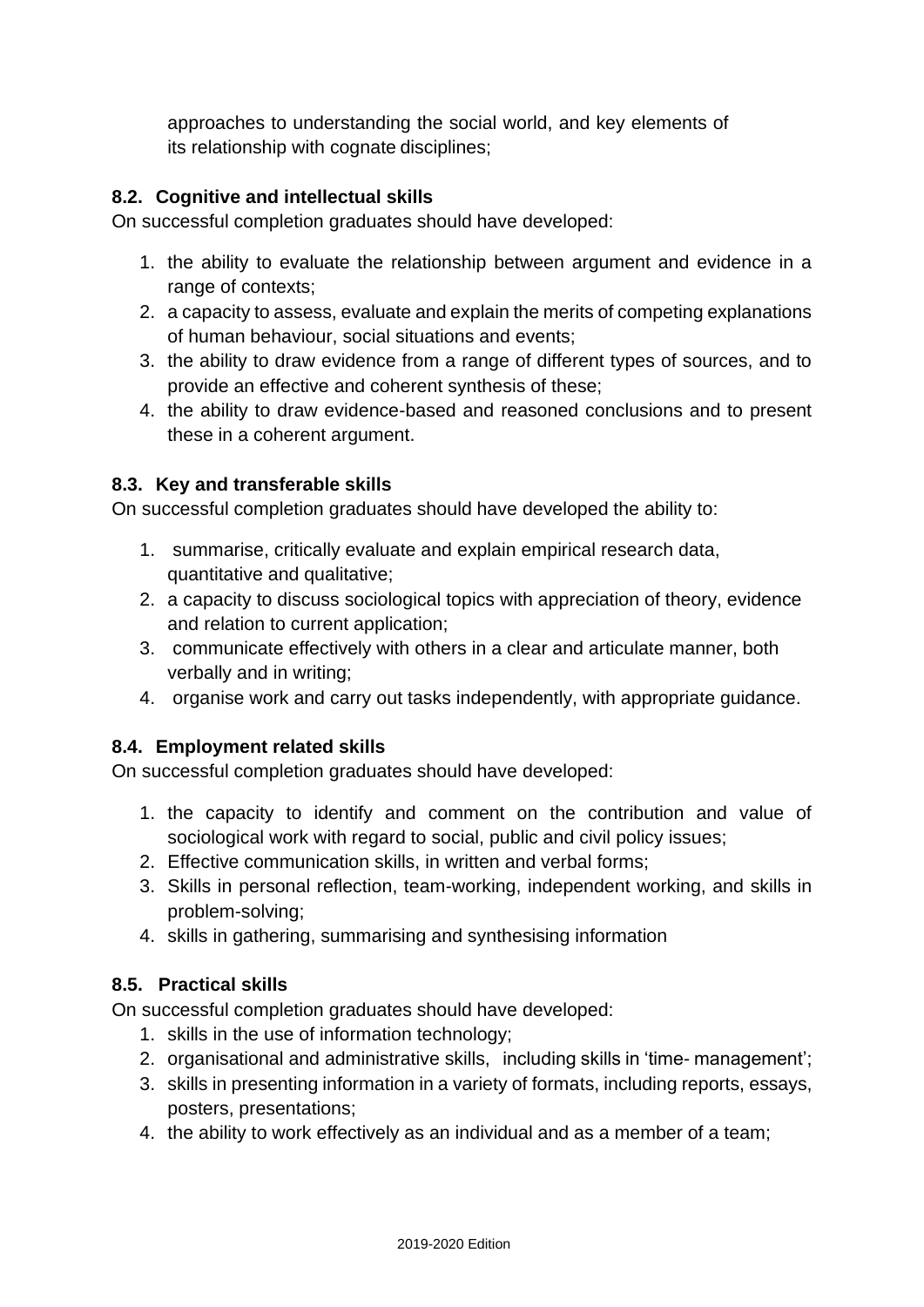## **9. Admissions Criteria, including APCL, APEL and Disability Service arrangements**

All applicants must have GCSE (or equivalent) Maths and English at Grade 4 or above (equivalent to a Grade C as per the grading system until 2017).

|                      | <b>Entry Requirements for BSc (Hons) Sociology with Foundation</b> |  |  |  |  |  |  |  |  |  |  |  |
|----------------------|--------------------------------------------------------------------|--|--|--|--|--|--|--|--|--|--|--|
| A-level/AS-level     | $32 - 48$                                                          |  |  |  |  |  |  |  |  |  |  |  |
| <b>BTEC National</b> | PPP - MMP in any subject. All applications to be referred to the   |  |  |  |  |  |  |  |  |  |  |  |
| Diploma/QCF          | Admissions Tutor.                                                  |  |  |  |  |  |  |  |  |  |  |  |
| Extended             |                                                                    |  |  |  |  |  |  |  |  |  |  |  |
| Diploma              |                                                                    |  |  |  |  |  |  |  |  |  |  |  |
| Access to Higher     | Candidates can be interviewed before an offer is made. Pass        |  |  |  |  |  |  |  |  |  |  |  |
| <b>Education at</b>  | an Access to HE Diploma in any subjects with at least 33           |  |  |  |  |  |  |  |  |  |  |  |
| level 3              | credits at Merit/Dist.                                             |  |  |  |  |  |  |  |  |  |  |  |
| Welsh                | All applications to be referred to the Admissions Tutor.           |  |  |  |  |  |  |  |  |  |  |  |
| <b>Baccalaureate</b> |                                                                    |  |  |  |  |  |  |  |  |  |  |  |
| <b>Scottish</b>      | 32-48 points at Advanced Highers.                                  |  |  |  |  |  |  |  |  |  |  |  |
| Qualifications       |                                                                    |  |  |  |  |  |  |  |  |  |  |  |
| Authority            |                                                                    |  |  |  |  |  |  |  |  |  |  |  |
| <b>Irish Leaving</b> | H <sub>5</sub> H <sub>5</sub> H <sub>5</sub> H <sub>5</sub> .      |  |  |  |  |  |  |  |  |  |  |  |
| Certificate          |                                                                    |  |  |  |  |  |  |  |  |  |  |  |
| International        | 24 overall.                                                        |  |  |  |  |  |  |  |  |  |  |  |
| <b>Baccalaureate</b> | If overseas and not studying English within IB - MUST have         |  |  |  |  |  |  |  |  |  |  |  |
|                      | IELTS: 6.0 overall with 5.5 in all elements.                       |  |  |  |  |  |  |  |  |  |  |  |
| Proficiency in       | If overseas and not studying English within IB – MUST have         |  |  |  |  |  |  |  |  |  |  |  |
| English              | IELTS: 6.0 overall with 5.5 in all elements.                       |  |  |  |  |  |  |  |  |  |  |  |
|                      |                                                                    |  |  |  |  |  |  |  |  |  |  |  |

## **10. Progression routes/criteria for progression to Final and Intermediate Awards**

| <b>Progression Routes from</b> | Students are required to pass all modules of Level 3          |
|--------------------------------|---------------------------------------------------------------|
| <b>Foundation Year</b>         | (Foundation Year) to progress directly onto Level 4 of one of |
|                                | the following degree programmes in the School of Society      |
|                                | and Culture:                                                  |
|                                | <b>BSc (Hons) Sociology</b>                                   |
|                                | BA (Hons) Anthropology<br>$\bullet$                           |
|                                | BA (Hons) Art History<br>$\bullet$                            |
|                                | <b>BA (Hons) Creative Writing</b><br>$\bullet$                |
|                                | <b>BSc (Hons) Criminology</b><br>$\bullet$                    |
|                                | BSc (Hons) Criminology and Psychology<br>$\bullet$            |
|                                | BSc (Hons) Criminology and Sociology<br>$\bullet$             |
|                                | BA (Hons) English<br>$\bullet$                                |
|                                | BA (Hons) English and Creative Writing<br>$\bullet$           |
|                                | BA (Hons) History<br>$\bullet$                                |
|                                | <b>BSc (Hons) International Relations</b><br>$\bullet$        |
|                                | LLB (Hons) Law<br>$\bullet$                                   |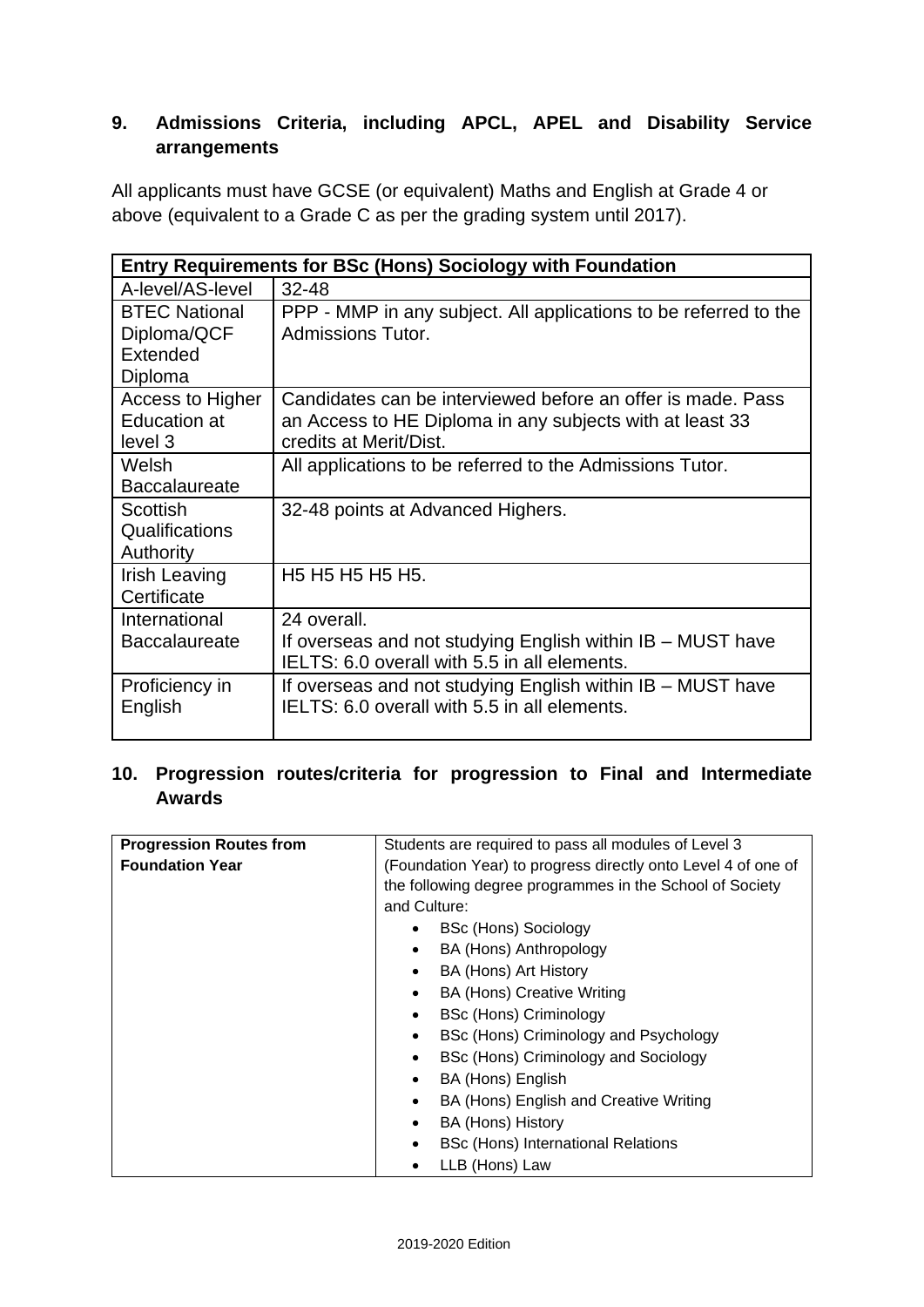|                                        | LLB (Hons) Law and Criminology<br>$\bullet$                   |  |  |  |  |  |  |  |  |  |  |  |
|----------------------------------------|---------------------------------------------------------------|--|--|--|--|--|--|--|--|--|--|--|
|                                        | <b>BSc (Hons) Politics</b><br>$\bullet$                       |  |  |  |  |  |  |  |  |  |  |  |
|                                        | BSc (Hons) Politics and International Relations<br>$\bullet$  |  |  |  |  |  |  |  |  |  |  |  |
|                                        | BSc (Hons) Professional Policing<br>$\bullet$                 |  |  |  |  |  |  |  |  |  |  |  |
|                                        |                                                               |  |  |  |  |  |  |  |  |  |  |  |
|                                        | Requests to change programmes at the end of the               |  |  |  |  |  |  |  |  |  |  |  |
|                                        | Foundation Year will be considered only within the normal     |  |  |  |  |  |  |  |  |  |  |  |
|                                        | University regulations.                                       |  |  |  |  |  |  |  |  |  |  |  |
| <b>Certificate in Higher Education</b> | Achieved through completion of 120 credits at level 4.        |  |  |  |  |  |  |  |  |  |  |  |
| <b>Diploma in Higher Education</b>     | Achieved through completion of 120 credits at level 4 and 120 |  |  |  |  |  |  |  |  |  |  |  |
|                                        | credits at level 5.                                           |  |  |  |  |  |  |  |  |  |  |  |
| <b>BSc (Hons) Sociology</b>            | Achieved through completion of 120 credits at level 4, 120    |  |  |  |  |  |  |  |  |  |  |  |
|                                        | credits at level 5, and 120 credits at level 6.               |  |  |  |  |  |  |  |  |  |  |  |

## **11. Non Standard Regulations**

N/A

**12. Transitional Arrangements for existing students looking to progress onto the programme**

N/A

## **Appendices**

**Programme Specification Mapping (UG) – core/elective modules**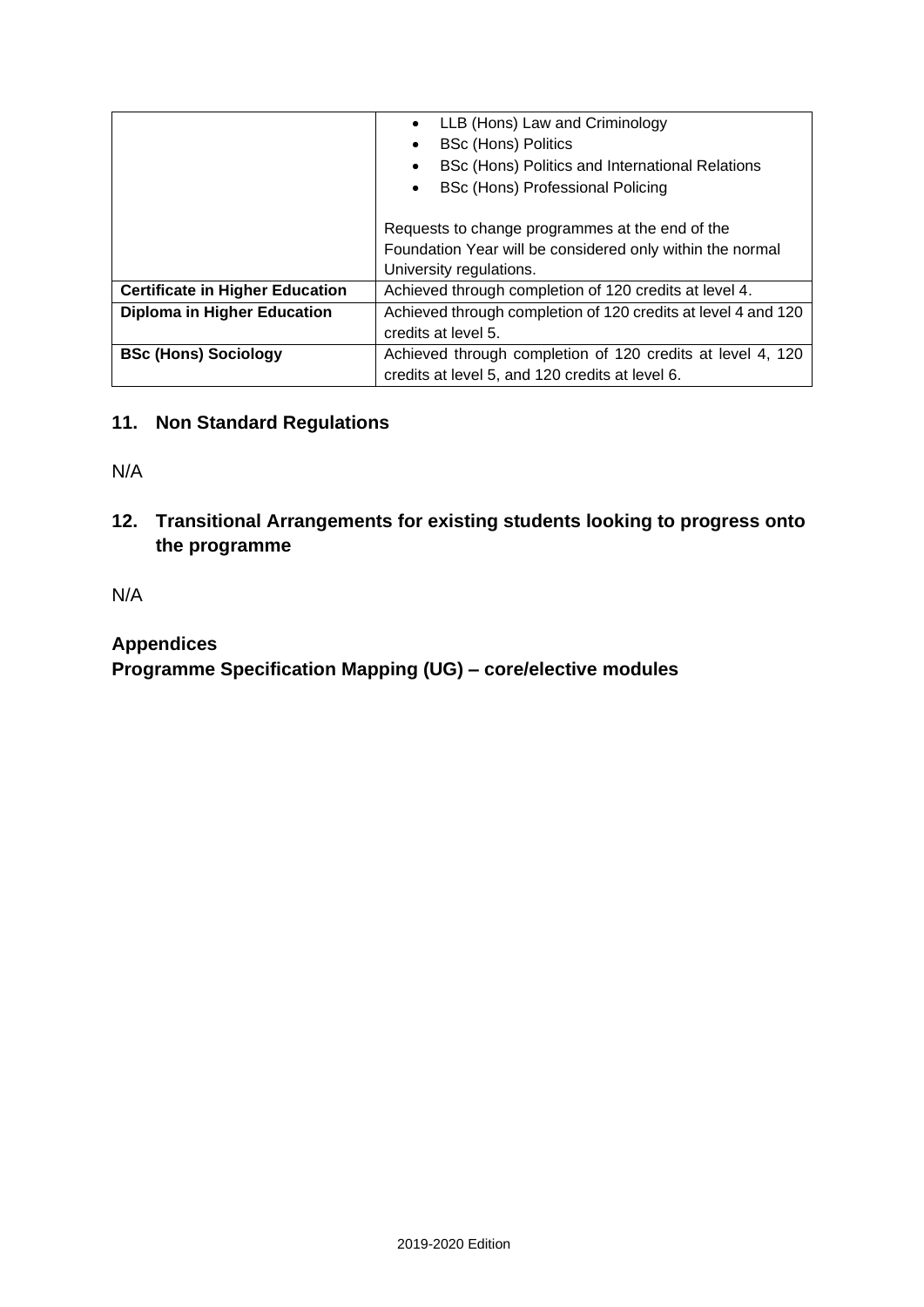**Appendix 1: Programme Specification Mapping (UG): module contribution to the meeting of Award Learning Outcomes CORE MODULES: tick those Award Learning Outcomes the module contributes to through its assessed learning outcomes.** 

|                                      | <b>Core Modules</b> | Section 8)                          |   | Award Learning Outcomes contributed to (for more information see |   |                                 |                |              |                              |                     |              | Compensa<br>tion | Assessment<br>Element(s) and<br>weightings<br>[use KIS definition]<br>E1-exam<br>$E2 -$ clinical exam |
|--------------------------------------|---------------------|-------------------------------------|---|------------------------------------------------------------------|---|---------------------------------|----------------|--------------|------------------------------|---------------------|--------------|------------------|-------------------------------------------------------------------------------------------------------|
|                                      |                     | Knowledge<br>&<br>understandi<br>ng |   | Cognitive &<br>intellectual<br>skills                            |   | Key &<br>transferable<br>skills |                |              | Employment<br>related skills | Practical<br>skills |              | Y/N              |                                                                                                       |
|                                      |                     | 1                                   | 2 | 1                                                                | 2 | $\mathbf{1}$                    | $\overline{2}$ | 1            | 2                            |                     | 2            | assessment       | T1-test<br>C <sub>1</sub> -coursework<br>$A1 -$ generic<br>P1 - practical                             |
|                                      | <b>SSC301</b>       |                                     |   | x                                                                | X | X                               | X              | X            | X                            | X                   | x            | N                | C1 100%                                                                                               |
| Level                                | <b>SSC302</b>       | x                                   | x | x                                                                | X | X                               | x              | x            | X                            | X                   | x            | N                | C1 100%                                                                                               |
| ω                                    | <b>SSC303</b>       | X                                   | x | X                                                                | X | X                               | x              | $\mathsf{x}$ |                              | $\mathsf{x}$        | $\mathsf{x}$ | N                | C1 100%                                                                                               |
|                                      | <b>SSC304</b>       | X                                   | X | x                                                                | X | X                               | X              | X            |                              | X                   | x            | N                | 100%<br>C <sub>1</sub>                                                                                |
|                                      | <b>Level 3 LOs</b>  | X                                   | X | X                                                                | X | X                               | X              | X            | X                            | X                   | X            |                  |                                                                                                       |
| <b>Confirmed Award</b><br><b>LOs</b> |                     | $\mathsf{x}$                        | X | X                                                                | X | $\boldsymbol{\mathsf{X}}$       | X              | X            | X                            | X                   | X            |                  |                                                                                                       |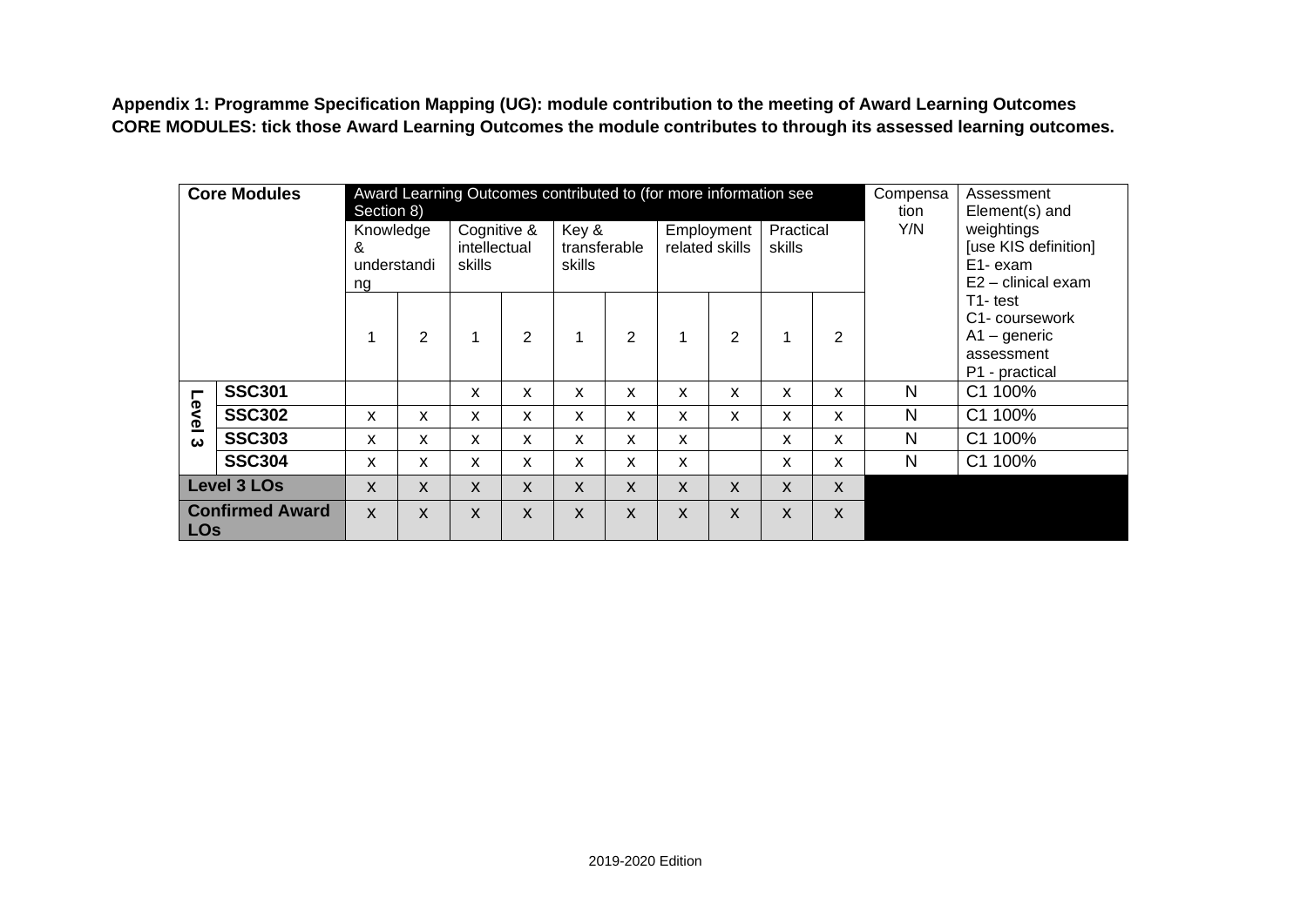|                                      | <b>Core Modules</b> |                           |                           |                           |                           |              |                    | Award Learning Outcomes contributed to (for more information see Section 8) |                           |                           |                    |              |                           |                |                |                           |                           |                           |                    |                           |                           |                         |                                           | Compensati     | Assessment Element(s)                  |
|--------------------------------------|---------------------|---------------------------|---------------------------|---------------------------|---------------------------|--------------|--------------------|-----------------------------------------------------------------------------|---------------------------|---------------------------|--------------------|--------------|---------------------------|----------------|----------------|---------------------------|---------------------------|---------------------------|--------------------|---------------------------|---------------------------|-------------------------|-------------------------------------------|----------------|----------------------------------------|
|                                      |                     |                           |                           |                           |                           |              |                    |                                                                             |                           |                           |                    |              |                           |                |                |                           |                           |                           |                    |                           |                           |                         |                                           | on<br>Y/N      | and weightings<br>[use KIS definition] |
| Knowledge &                          |                     |                           |                           |                           |                           |              |                    |                                                                             |                           | Cognitive &               |                    |              | Key &                     |                |                |                           |                           | Employment                |                    |                           |                           | <b>Practical skills</b> |                                           |                | E1- exam                               |
|                                      |                     |                           | understanding             |                           |                           |              |                    |                                                                             | intellectual              |                           |                    |              |                           | transferable   |                |                           |                           | related skills            |                    |                           |                           |                         |                                           |                | E2 - clinical exam                     |
|                                      |                     |                           |                           |                           |                           |              |                    | skills                                                                      |                           |                           |                    | skills       |                           |                |                |                           |                           |                           |                    |                           |                           |                         |                                           |                | T1-test                                |
|                                      |                     |                           |                           |                           |                           |              |                    |                                                                             |                           |                           |                    |              |                           |                |                |                           |                           |                           |                    |                           |                           |                         | C1- coursework<br>A1 - generic assessment |                |                                        |
|                                      |                     |                           |                           |                           |                           |              |                    |                                                                             |                           |                           |                    |              |                           |                |                |                           |                           |                           |                    |                           |                           |                         | P1 - practical                            |                |                                        |
|                                      |                     |                           |                           |                           |                           |              |                    |                                                                             |                           |                           |                    |              |                           |                |                |                           |                           |                           |                    |                           |                           |                         |                                           |                |                                        |
|                                      |                     |                           | $\overline{2}$            | 3                         | $\overline{\mathbf{4}}$   | 5            | $6\phantom{1}$     |                                                                             | $\overline{2}$            | 3                         | $\overline{4}$     | 1            | $\overline{2}$            | 3              | 4              |                           | $\overline{2}$            | 3                         | $\overline{4}$     | 1                         | $\overline{2}$            | 3                       | $\overline{4}$                            |                |                                        |
|                                      | <b>SOC4001</b>      | $\pmb{\chi}$              | X                         |                           |                           | $\mathsf{x}$ | $\mathsf{x}$       | $\pmb{\times}$                                                              | $\mathsf{X}$              |                           | $\pmb{\mathsf{X}}$ |              | $\boldsymbol{\mathsf{x}}$ | X              | X              | $\mathsf{x}$              | X                         |                           | $\pmb{\times}$     | $\pmb{\times}$            |                           | X                       |                                           | Y              | $C1 - 40\%$ P1 - 60%                   |
| Level                                | <b>SOC4002</b>      | $\pmb{\chi}$              | X                         | $\pmb{\mathsf{X}}$        |                           | $\mathsf{x}$ |                    | $\pmb{\times}$                                                              | $\pmb{\mathsf{X}}$        | $\mathsf X$               | $\pmb{\times}$     |              |                           | $\pmb{\times}$ | $\pmb{\times}$ |                           |                           |                           | $\pmb{\times}$     | $\boldsymbol{\mathsf{X}}$ |                           |                         |                                           | Y              | $C1 - 100\%$                           |
| $\blacktriangle$                     | <b>SOC4003IE</b>    | $\mathsf{x}$              | $\boldsymbol{\mathsf{x}}$ | X                         |                           | $\mathsf{x}$ |                    | X                                                                           | $\boldsymbol{\mathsf{x}}$ | $\mathsf{X}$              | X                  |              | X                         | X              | X              | $\mathsf{x}$              |                           |                           | X                  |                           |                           | $\pmb{\times}$          | $\pmb{\chi}$                              | Y              | $C1 - 50\%$ P1 - 50%                   |
|                                      | <b>SOC4004</b>      | $\boldsymbol{\mathsf{x}}$ |                           | X                         |                           | X            | X                  | X                                                                           | $\mathsf{x}$              | X                         | X                  |              | $\boldsymbol{\mathsf{x}}$ | X              | X              |                           | X                         |                           | X                  | X                         | $\boldsymbol{\mathsf{x}}$ | X                       |                                           | Y              | $C1 - 100%$                            |
|                                      | <b>SOC4005</b>      | $\mathsf{x}$              |                           |                           | $\mathsf{x}$              | $\mathsf{x}$ |                    | $\pmb{\times}$                                                              |                           | $\mathsf{X}$              |                    | $\mathsf{x}$ |                           | $\pmb{\times}$ | $\pmb{\chi}$   |                           | X                         |                           | $\mathsf{x}$       | $\pmb{\times}$            | $\mathsf{x}$              | $\mathsf{x}$            |                                           | Y              | $C1 - 100%$                            |
|                                      | <b>CRM4003</b>      |                           | X                         |                           |                           | $\mathsf{x}$ |                    | X                                                                           | X                         | $\mathsf{x}$              | X                  | X            |                           | X              |                |                           | X                         |                           | X                  |                           |                           | X                       | X                                         | Y              | $C1 - 70\% P1 - 30\%$                  |
|                                      | <b>Level 4 Los</b>  | $\mathsf{X}$              | X                         | $\boldsymbol{\mathsf{X}}$ | $\mathsf{x}$              | $\mathsf{X}$ | $\mathsf{x}$       | $\mathsf{x}$                                                                | $\mathsf{X}$              | $\mathsf{X}$              | $\mathsf{X}$       | $\mathsf{X}$ | X                         | X              | X              | $\boldsymbol{\mathsf{X}}$ | $\mathsf{X}$              | $\boldsymbol{\mathsf{X}}$ | X                  | $\mathsf{X}$              | $\mathsf{X}$              | X                       | X                                         |                |                                        |
|                                      | <b>SOC5001</b>      | $\pmb{\chi}$              | X                         | $\pmb{\times}$            |                           | $\mathsf{x}$ |                    | $\pmb{\times}$                                                              | $\pmb{\mathsf{X}}$        | $\mathsf X$               | $\pmb{\chi}$       |              |                           | $\pmb{\times}$ | X              | $\mathsf{x}$              | X                         | X                         | X                  | $\pmb{\times}$            |                           |                         |                                           | Y              | $C1 - 100\%$                           |
| Level                                | <b>SOC5002</b>      | $\pmb{\chi}$              | X                         | $\mathsf{x}$              |                           | X            | X                  | $\pmb{\mathsf{X}}$                                                          | $\mathsf{x}$              |                           |                    | $\mathsf{X}$ | $\boldsymbol{\mathsf{x}}$ | X              | X              | $\mathsf{x}$              | $\boldsymbol{\mathsf{x}}$ |                           | $\pmb{\times}$     |                           | $\pmb{\mathsf{X}}$        | $\pmb{\mathsf{X}}$      |                                           | Y              | $C1 - 100\%$                           |
| <u>ርክ</u>                            | <b>SOC5003</b>      | $\pmb{\chi}$              |                           |                           | $\mathsf{x}$              | $\mathsf{x}$ |                    | $\pmb{\times}$                                                              |                           | $\mathsf{x}$              |                    | $\mathsf{x}$ |                           | $\pmb{\chi}$   | $\pmb{\chi}$   |                           | $\pmb{\mathsf{X}}$        |                           | $\pmb{\times}$     | $\boldsymbol{\mathsf{x}}$ | $\mathsf{x}$              | $\pmb{\times}$          |                                           | Y              | $C1 - 100%$                            |
|                                      | <b>SOC5004</b>      | $\mathsf{x}$              |                           | X                         |                           |              |                    | $\mathsf{x}$                                                                | $\mathsf{X}$              | $\mathsf X$               | $\pmb{\mathsf{x}}$ |              | X                         | X              | X              |                           | X                         | X                         | $\pmb{\mathsf{X}}$ | $\pmb{\times}$            | $\boldsymbol{\mathsf{x}}$ | $\pmb{\times}$          |                                           | $\overline{Y}$ | $C1 - 100%$                            |
|                                      | <b>Level 5 Los</b>  | $\mathsf{X}$              | X                         | X                         | $\boldsymbol{\mathsf{X}}$ | $\mathsf{X}$ | X                  | $\mathsf{x}$                                                                | $\mathsf{X}$              | $\mathsf{X}$              | $\mathsf{X}$       | $\mathsf{X}$ | X                         | X              | X              | $\boldsymbol{\mathsf{X}}$ | $\mathsf{x}$              | $\boldsymbol{X}$          | X                  | $\boldsymbol{\mathsf{X}}$ | $\mathsf{x}$              | X                       |                                           |                |                                        |
| 5                                    | <b>SOC6000</b>      |                           |                           | X                         | X                         | X            | X                  | X                                                                           | $\boldsymbol{\mathsf{x}}$ | $\boldsymbol{\mathsf{X}}$ | X                  | $\pmb{\chi}$ | X                         | X              | X              |                           | X                         |                           | X                  |                           | $\pmb{\mathsf{X}}$        |                         |                                           | N              | $C1 - 100%$                            |
|                                      | <b>Level 6 LOs</b>  |                           | X                         | $\boldsymbol{\mathsf{X}}$ | $\boldsymbol{\mathsf{X}}$ | $\mathsf{X}$ | $\pmb{\mathsf{X}}$ | $\boldsymbol{\mathsf{X}}$                                                   | $\mathsf{X}$              | $\mathsf{X}$              | $\pmb{\mathsf{X}}$ | $\mathsf{X}$ | X                         | X              | $\mathsf{X}$   |                           | $\boldsymbol{\mathsf{X}}$ |                           | $\mathsf{x}$       |                           | $\mathsf{x}$              |                         |                                           |                |                                        |
| <b>Confirmed Award</b><br><b>LOs</b> |                     | $\mathsf{X}$              | X                         | X                         | $\mathsf{x}$              | X            | X                  | X                                                                           | $\mathsf{x}$              | $\mathsf{x}$              | $\mathsf{X}$       | $\mathsf{X}$ | X                         | X              | X              | $\mathsf{X}$              | X                         | X                         | X                  | X                         | X                         | $\mathsf{X}$            | X                                         |                |                                        |